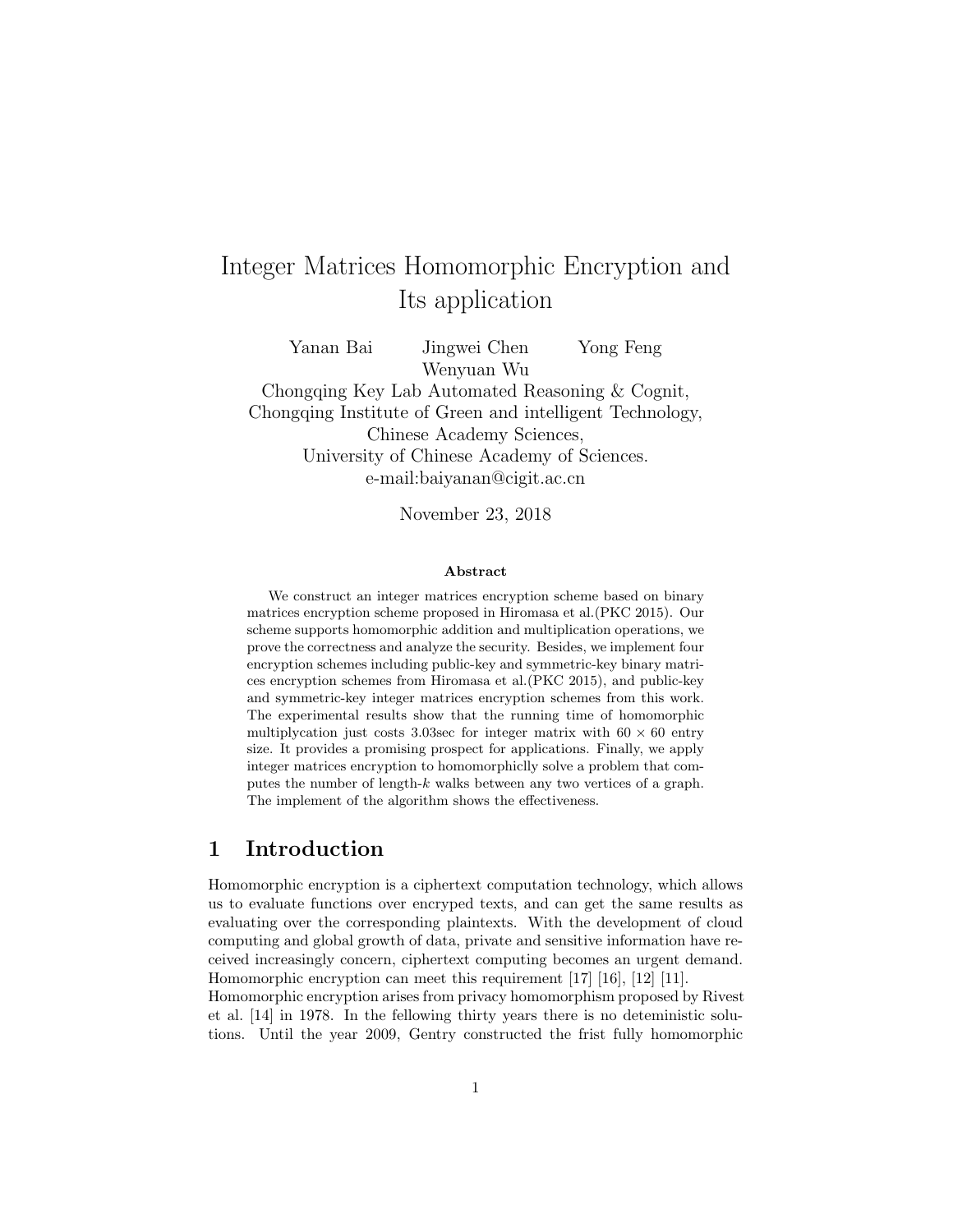encryption scheme [\[7\]](#page-11-4) [\[6\]](#page-11-5), which based on ideal lattice with low efficiency. In the year of 2012, Brakerski, Gentry and Vaikuntanathana made a newly leveled fully homomorphic encryption scheme [\[3\]](#page-10-0), employing module switch and key switch technologies [\[4\]](#page-11-6) [\[2\]](#page-10-1). In order to make homomorphic operations more natural, GSW, as the third generation homomorphic encryption system was proposed [\[8\]](#page-11-7) by Gentry, Sahai and Waters in 2013. This scheme used eigenvector to construct encryption scheme, and can encrypt binary bits and integers. At present, this scheme is one of the fastest and simplest fully homomorphic encryption scheme compared with previous ones. Later, Khedr et al. introduced SHIELD [\[10\]](#page-11-8), which based on ring LWE setting. The impressed feature of this scheme is that it can conduct addition and multiplication homomorphic operations on encrypted polynomials. Hiromasa et al. [\[9\]](#page-11-9) constructed the first fully homomorphic encryption scheme for binary matrices, and optimized the bootstrapping procedure of Alprin-Sheriff and Peikert [\[1\]](#page-10-2). As the homomorphic operations are limited to binary matrices, for most of applications we have to design complex circuit to achieve more homomorphic operations. Besides, for some application scenarios, efficiency is more significant than achieving full homorphism. Therefore, it is meaningful to design the integer matrices encryption scheme. In this paper, our constructions are the following.

- We propose a novel encryption and decryption algorithms for the integer matrices encryption scheme, which supports homomorphic addition and multiplication operations in the form of integer matrices, rather than the traditional binary form.
- We prove the correctness of the proposed scheme in theory, and analyze the security.
- With implementing the binary matrices and integer matrices encryption schemes, we evaluate the efficiency of proposed integer matrices encryption schemes.
- We apply the proposed scheme in the graph theory, which calculates the number of length- $k$  walks between any two vertices in the encrypted network. The experimental result shows the effective of the proposed scheme.

### 2 Preliminaries

#### 2.1 The Learning with Errors(LWE) Problem

The learnnig with errors (LWE) was introduced by Regev in [\[13\]](#page-11-10), the definition is:

**Definition 2.1.** For security parameter  $\lambda$ , let  $n = n(\lambda)$  be an integer dimension, let  $\chi = \chi(\lambda)$  is a Gasussian distribution over  $\mathbb{Z}$ ,  $q = q(\lambda)$  be an integer. The  $DLWE_{n,\chi,q}$  problem is to distinguish the following two distributions: 1. Sample  $(a_i, b_i)$  uniformly from  $\mathbb{Z}_q^n \times \mathbb{Z}_q$ .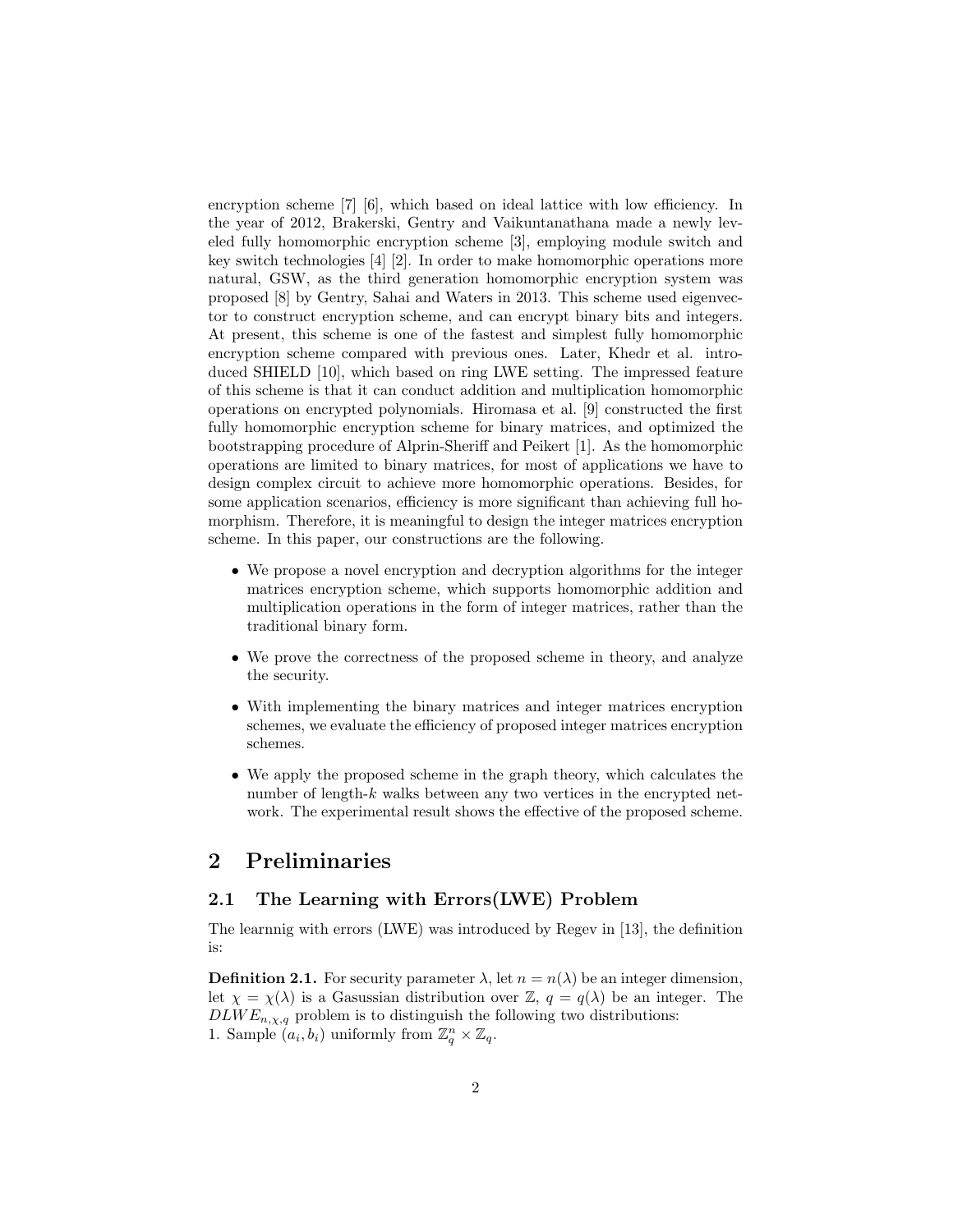2. One fristly draws  $s \stackrel{U}{\longleftarrow} \mathbb{Z}_q^n$  uniformly, and then sample  $(a_i, b_i)$  by sampling  $a_i \stackrel{U}{\longleftarrow} \mathbb{Z}_q^n$ ,  $e_i \stackrel{R}{\longleftarrow} \chi$ , and setting  $b_i = \langle a_i, s \rangle + e_i$ .

The  $DLWE_{n,q,\chi}$  assumption is that the  $DLWE_{n,q,\chi}$  problem is infeasible.

**Gadget matrix** G: Let  $l = \lceil log q \rceil$  and identify  $\mathbb{Z}_q$  as  $0, 1, ..., q - 1$ . Then each  $m \in \mathbb{Z}_q$  can be represented as

$$
m = \sum_{i=0}^{l-1} x_i 2^i
$$

where  $x_i \in \{0,1\}$ . Let row vector  $g^T = (1, 2, ..., 2^{l-1})$ , and column vector  $x = (x_0, x_1, ... x_{l-1})^T \in \mathbb{Z}^l$  such that  $g^T x \equiv m \mod q$ . Define

$$
G = g^T \otimes I_{(n+1)} = \begin{bmatrix} g^T & & & \\ & g^T & & \\ & & \ddots & \\ & & & g^T \end{bmatrix} \in \mathbb{Z}^{(n+1)\times((n+1)l)}
$$

Define operation  $G^{-1}: \mathbb{Z}_q^{n+1} \longrightarrow \mathbb{Z}^{(n+1)l}$  describs below:

For any  $m \in \mathbb{Z}_q^{n+1} \to \mathbb{Z}^{(n+1)l}$  and short vector  $x \in \mathbb{Z}^{(n+1)l}$ , such that  $Gx \equiv m$ mod q so we define  $G^{-1}(m) = x$ .

 $G^{-1}$  maps each vector  $m \in \mathbb{Z}_q^{n+1}$  to a short vector  $x \in \mathbb{Z}^{(n+1)l}$  and  $Gx \equiv m$ mod  $q$  will be satisfied.

#### 2.2 GSW Fully Homomorphic Encryption scheme

The GSW fully homomorphic encryption scheme use approximate eigenector method to construct ciphertext  $C$  such that secrect key  $s$  is an approximate eigenvector of C. The scheme was modified by Alperin-Sheriff [\[1\]](#page-10-2). We describe the scheme below.

**GSW.Setup**( $1^{\lambda}, 1^{L}$ ): This step produce related parameters. Let  $l = \lceil \log_2 q \rceil$ , and  $m \geqslant nl$ 

**GSW.keyGenSec**(params): Choose  $\bar{s} \stackrel{U}{\longleftarrow} \mathbb{Z}_q^n$ , and output  $sk = (1, -\bar{s}) \in$  $Z_q^{n+1}$ 

 $\mathbf{GSW}.\mathbf{keyGenPub}(params):$  Choose a  $n \times m$  random matrix  $A \in \mathbb{Z}_q^{n \times m}$ , and pick  $e_i \xleftarrow{R} \chi^m$  at random. Compute

$$
b^T = \bar{s}^T A + e^T \in \mathbb{Z}_q^m.
$$

Then the public key is  $B = \left(\frac{b^T}{4}\right)^T$ A  $\Big\} \in \mathbb{Z}_q^{(n+1)\times m}$ , observe that  $sB = e^T \mod q$ . **GSW.Enc**(params, pk, m): Let  $m \in \mathbb{Z}_q$  be an integer. To encrypt m, choose

a random short matrix  $R \in \{0,1\}^{m \times (n+1)l}$ . Compute

$$
C = mG + BR \in \mathbb{Z}_q^{(n+1)\times (n+1)l},
$$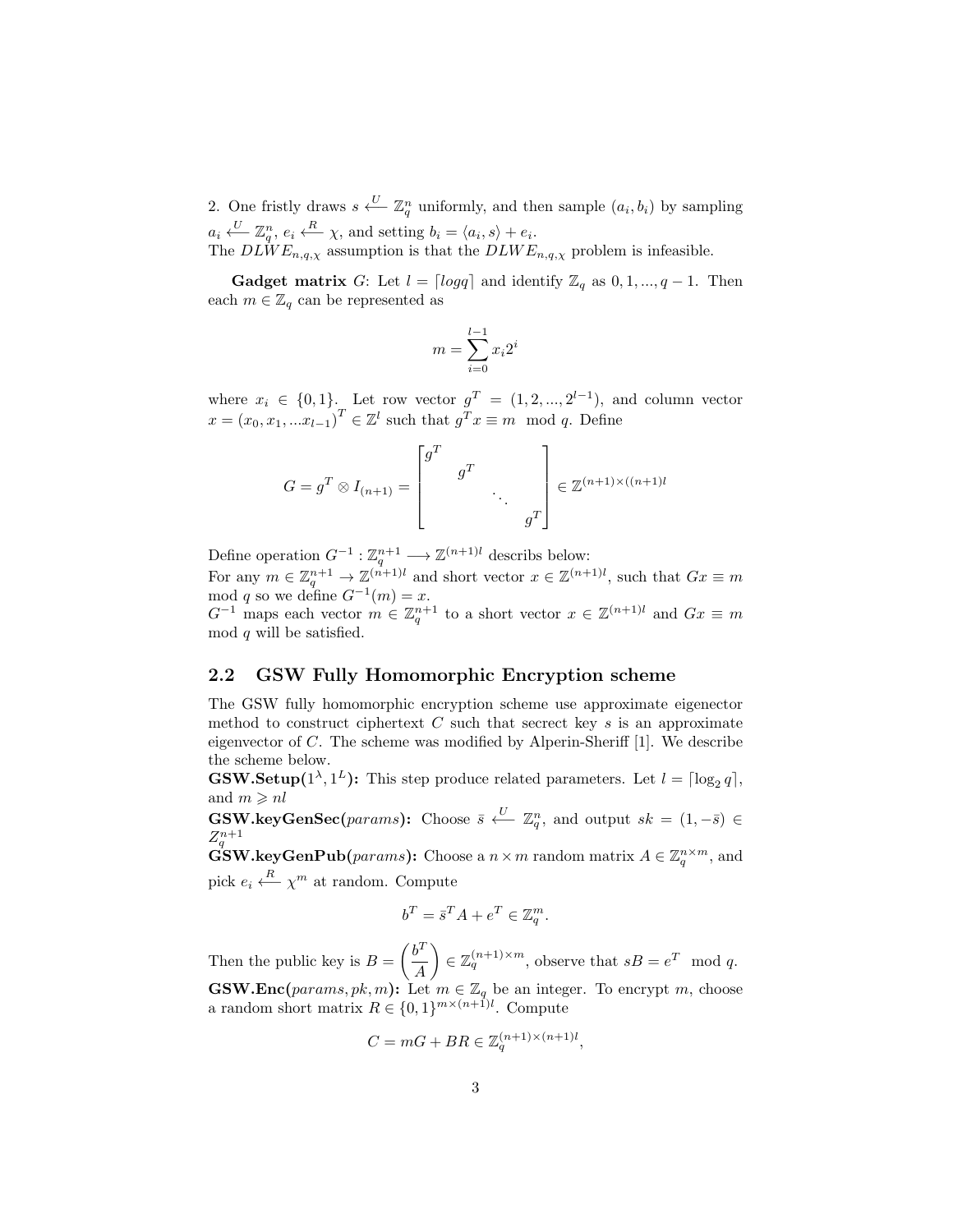where G is the Gadget matrix and B is the public key. If  $m \in \{0, 1\}$ , take the same encryption method.

**GSW.Dec**(*C*, sk): This algorithm can recover plaintext  $m \in \{0, 1\}$ . Let c be the penultimate column of ciphertext matrix  $C$ . The decryption algorithm outputs plaintext  $m = \lfloor \langle s, c \rangle \rfloor_2$ , where  $\lfloor \cdot \rfloor_2$  denotes that  $\mathbb{Z}_q \to \{0, 1\}$ , if the inner product is closer to 0, the result is 0, otherwise the inner product is closer to  $q/4$ , the result is 1. As  $s^T c = ms^T G + s^T B R = ms^T G + e^T R$  mod q, we need  $e^T R$  to be small, let  $noise = e^T R$ . If  $\|noise\|_{\infty} < q/8$ , then we can recover m, where  $||x||_{\infty}$  is the maximum norm of a vector x.

**GSW.MPDec**(*C*, *sk*): This algorithm can recover plaintext  $m \in \mathbb{Z}_q$ , we will show the decryption process below. Taking the frist  $l - 1$  rows of  $Cs$ , let

$$
Cs = \begin{pmatrix} \gamma_0 \\ \gamma_1 \\ \vdots \\ \gamma_{l-2} \end{pmatrix} = m \cdot \begin{pmatrix} 2^0 \\ 2^1 \\ \vdots \\ 2^{l-2} \end{pmatrix} + noise \in \mathbb{Z}_q^{l-1}.
$$

We set plaintext  $m = \sum_{i=0}^{l-2} x_i 2^i$ , where  $x_i \in \{0, 1\}$ . Taking the last entity is

$$
\gamma_{l-2} = (x_0 + 2x_1 + ... 2^{l-2} x_{l-2}) \cdot 2^{l-2} + e_{l-2}
$$

so

$$
x_0 = \frac{\gamma_{l-2} - e_{l-2}}{2^{l-2}} - (2x_1 + 2^2 x_2 + \dots 2^{l-2} x_{l-2})
$$

$$
\equiv \frac{\gamma_{l-2} - e_{l-2}}{2^{l-2}} \mod 2
$$

Since  $e_{l-2} < q/8$ , and as  $q = 2^{l-1}$ ,  $\frac{e_{l-2}}{2^{l-2}} < 1/4$ , which implying

$$
round\left(\frac{\gamma_{l-2} - e_{l-2}}{2^{l-2}}\right) = round\left(\frac{\gamma_{l-2}}{2^{l-2}}\right).
$$

so we have

$$
x_0 = round\left(\frac{\gamma_{l-2}}{2^{l-2}}\right) \mod 2
$$

for  $i = 1, 2, \ldots l - 2$ , we can recover the rest of the bits in this way,

$$
x_i = round\left( \left( \frac{\gamma_{l-2-i} - \sum_{j=1}^{i} 2^{l-i+j-3} x_{j-1}}{2^{l-2}} \right) \right) \mod 2
$$

Finally, we can get plaintext m by  $m = \sum_{i=0}^{l-2} x_i 2^i$ .

#### 2.3 Binary matrices encryption scheme

Hiromasa et al. [\[9\]](#page-11-9) proposed a fully homomorphic encryption scheme that encrypts binary matrices and supports homomorphic matrix addition and multiplication. They use the multilinear maps to construct ciphertext matrix to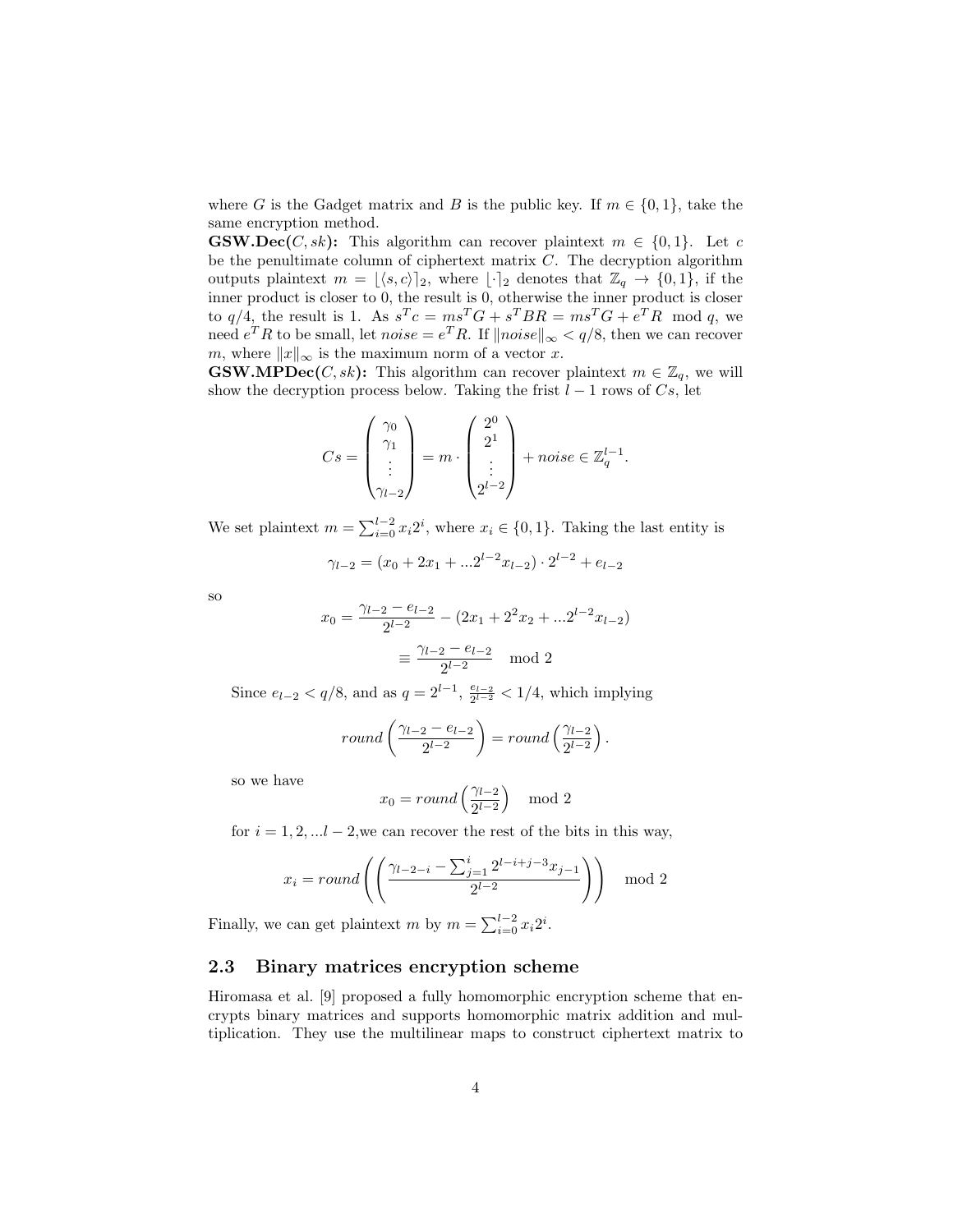satisfy decryption equation. For a secret matrix  $S \in Z_q^{r \times (n+r)}$ , The ciphertext  $C \in \mathbb{Z}_q^{(n+1)\times (n+1)\cdot l}$  of matrix  $M \in \{0,1\}^{r\times r}$  satisfy that  $SC = MS + noise$ . The scheme constructs the preimage of  $\overline{MS}$  + noise for the function  $f_S(x) = Sx$ mod q, as  $S[BR + \left(\frac{MS}{0}\right)G] = ER + MSG$ , so that the ciphertext C is a preimage of  $BR + \left(\frac{MS}{0}\right)G$  for the function  $f_G$ . But the pliantext space is  $M \in \{0,1\}^{r \times r}$ , in this paper, we extend this scheme to encrypt integer matrices.

### 3 Integer Matrices Homomorphic Scheme

In this section, we firstly present a modifield scheme which can encrypt matrices with integer elements, based on the binary encryption scheme in [\[9\]](#page-11-9). We revise the encyption algorithm and redesign the decryption algorithm, so that the shceme can proceed homomorphic operation of addition and multiplication, then give the correctness and security analysis.

#### 3.1 Midifield scheme

The integer matrices encryption scheme can be split into two shemes including symmetric and public-key encryption systems, the key generation algorithms and the encryption algorithms are slightly different, so we present the schemes respectively.

#### 3.1.1 Public-key encryption scheme

**-Setup:**( $1^{\lambda}$ ): Our scheme is parameterized by an integer lattice dimension n. Let  $\lambda$  be security parameter. Let q be an integer modulus,  $\chi$  a distribution over Z. The parameter above depends on  $\lambda$ . Let  $\ell := \lceil \log_2 q \rceil$ . The message space is  $\mathbb{Z}_q^{r\times r}$ . Let  $m := O((n+r)\log q)$ ,  $N := (n+r) \cdot l$ . The ciphertext space is  $\mathbb{Z}_q^{(n+r)\times N}$ . Let  $g^T=(1,2,...2^{l-1})$  , and  $G=g^T\otimes I_{n+r}$  . This algorithm outputs parameters above.

The key generation procedure is described as two steps: secret key generation and public key generation.

 $-KeyGenSec(params)$ : The input is the parameters generated from the Setup procedure. Sample  $\bar{S}$  from Gassian distribution  $\chi^{r \times n}$ . Let  $I_r$  is the identity matrix with r order. We concatenate  $I_r$  and  $\overline{S}$ , and output secret key  $S := [I_r |$  $-\bar{S}$  and  $\bar{S}$ .

 $-KeyGenPub(*params*, \bar{S})$ : This step gets the input including parameters and  $\bar{S}$ . Let A be a random matrix sampled uniformly  $A \xleftarrow{U} \mathbb{Z}_q^{r \times (n+r)}$ ,  $\mathbb{Z}_q$  is defined as  $\mathbb{Z} \cap [-q/2, q/2)$ , the noise matrix  $E \xleftarrow{R} \chi^{r \times m}$ . Let

$$
B:=\left(\frac{\bar{S}A+E}{A}\right)\in\mathbb{Z}_q^{(n+r)\times m}
$$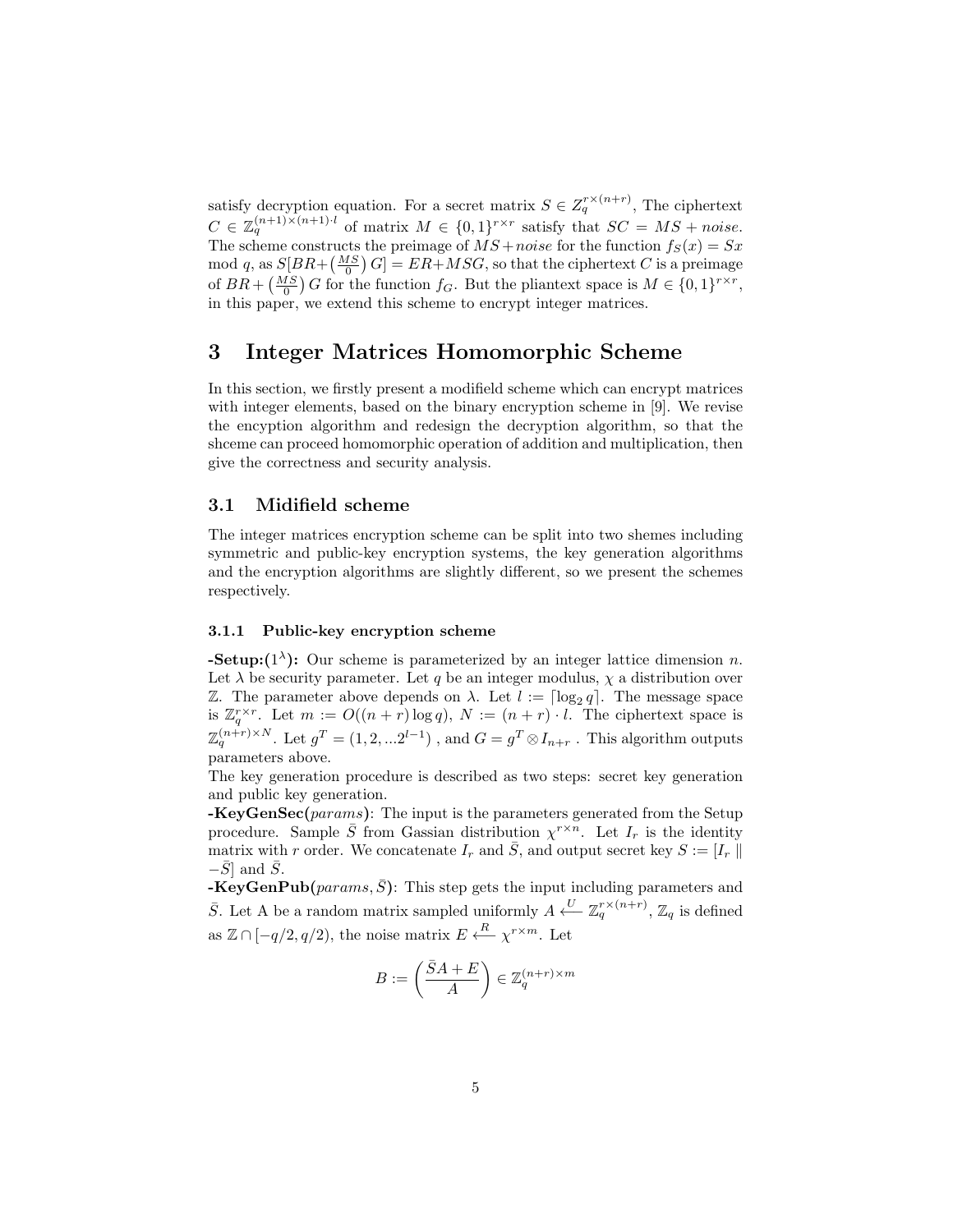Set  $M_{(i,j)}$  as a  $r \times r$  matrix with 1 in the  $(i, j)$  position and 0 in the others, and  $R_{(i,j)}$  as a random  $\{0,1\}$  matrix,  $R_{(i,j)} \stackrel{U}{\longleftarrow} \{0,1\}^{m \times N}$  and compute

$$
P_{(i,j)} := BR_{(i,j)} + \left(\frac{M_{(i,j)}S}{0}\right)G \in \mathbb{Z}_q^{(n+r)\times N}.
$$

Output public key  $pk := \{(P_{(i,j)}, B) | 1 \leq i, j \leq r\}.$ **-PubIntEnc**(params, pk, M): Plaintext matrix  $M \in \mathbb{Z}_q^{r \times r}$ ,  $M[i][j]$  denotes the  $(i, j)$  element value of M. Sample  $R_{(i,j)} \stackrel{U}{\longleftarrow} \{0,1\}^{m \times N}$ , and output the ciphtext matrix

$$
C := BR + \sum_{i,j \in [r]} M[i][j] \cdot P_{(i,j)} \in \mathbb{Z}_q^{(n+r) \times N}.
$$
 (3.1)

 $\text{-IntDec}(params, C, S)$ : The algorithm inputs parameters, ciphtext and secret key. Observe that  $SC = MSC + noise$ . The frist  $r \cdot l$  rows of  $(MSG)^T$  is

| $\,m_{00}$            | $m_{10}$            | . | . | $m_{r0}\,$        |
|-----------------------|---------------------|---|---|-------------------|
| $2 \cdot m_{00}$      | $2 \cdot m_{10}$    | . | . | $2\cdot m_{r0}$   |
|                       |                     |   |   |                   |
| $2^{(l-1)}m_{00}$     | $2^{(l-1)}m_{10}$   |   | . | $2^{(l-1)}m_{r0}$ |
| $m_{\rm 01}$          | $\,m_{11}$          |   |   | $m_{r1}$          |
| $2 \cdot m_{01}$      | $2 \cdot m_{11}$    |   | . | $2 \cdot m_{r1}$  |
|                       |                     |   | . |                   |
| $2^{(l-1)}m_{01}$     | $2^{(l-1)}m_{11}$   |   | . | $2^{(l-1)}m_{r1}$ |
| .                     | .                   | . | . | .                 |
| .                     |                     |   | . | .                 |
| $\ensuremath{m_{0r}}$ | $\mathfrak{m}_{1r}$ |   |   | $m_{rr}$          |
| $2 \cdot m_{0r}$      | $2 \cdot m_{1r}$    |   |   | $2 \cdot m_{rr}$  |
|                       |                     |   | . |                   |
| $2^{(l-1)}m_{0r}$     | $2^{(l-1)}m_{1r}$   |   |   | $2^{(l-1)}m_{rr}$ |

whose the frist column and the frist  $l$  rows is correspondent to the frist column and the frist l rows of  $(SC)^T$ , if the noise is very small. This have the same form as Cs in algorithm GSW.MPDec, so that we can call GSW.MPDec to recover every bit of  $m_{00}$ . Besides, the following l rows of  $(MSG)^T$  is correspondent to the respect  $(SC)^T$ , so that we can call GSW.MPDec again to recover every bit of  $m_{01}$ . In this way every element in matrix M will be got.

Homomorphic addition is  $C_1 \bigoplus C_2 = C_1 + C_2$ .

Homomorphic multiplication is  $C_1 \bigodot C_2 = C_1 \cdot G^{-1}(C_2)$ .

#### 3.1.2 Asymmetric encryption scheme

The scheme contains four algorithms: Setup, KeyGenSec, SecEnc and IntDec. The Setup, KeyGenSec and IntDec are the same as the public-key enryption scheme.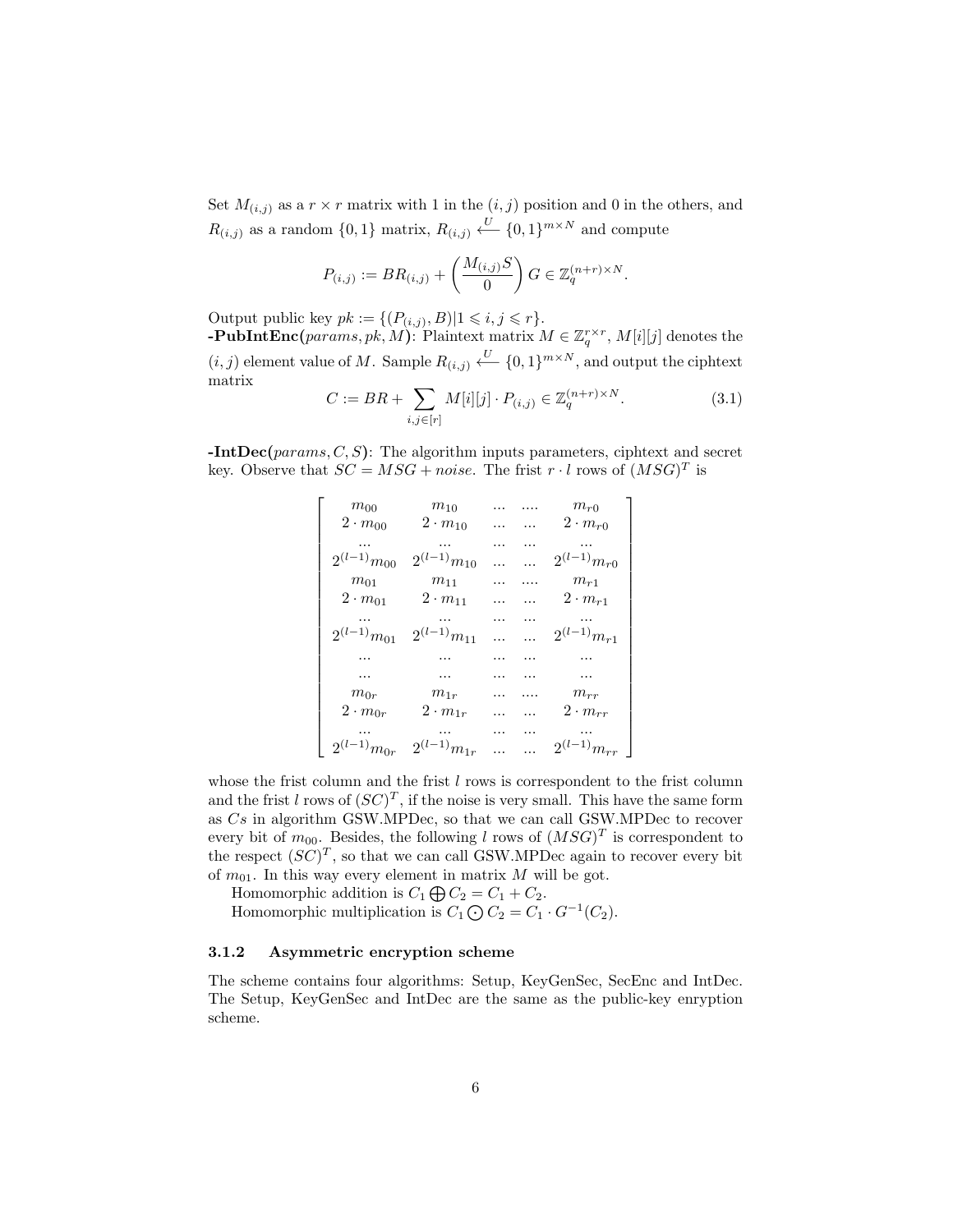$-{\bf SecEnc}(M,params, S, \bar{s})$ : The input is M, parameters, secret key S and  $\bar{S}$ . Sample a random matrix  $\bar{A} \stackrel{U}{\longleftarrow} \mathbb{Z}_q^{n \times N}$  and  $E \stackrel{R}{\longleftarrow} \chi^{r \times N}$ , and the output is:

$$
C := \left(\frac{\bar{S}\bar{A} + E}{A}\right) + \left(\frac{MS}{0}\right)G \in \mathbb{Z}_q^{(n+r)\times N}
$$

Homomorphic addition is  $C_1 \bigoplus C_2 = C_1 + C_2$ . Homomorphic multiplication is  $C_1 \bigodot C_2 = C_1 \cdot G^{-1}(C_2)$ .

#### 3.2 Correctness and security analysis

The correctness of decryption will be guaranteed by the following lemma.

**Lemma 3.1.** If a ciphertext  $C$  in the public-key encryption scheme encrypts a plaintext matrix  $M \in \mathbb{Z}_q^{r \times r}$  with  $\sum_{i,j \in [r]} M[i][j] = \mu$ , and the noise matrix E satisfying  $||E||_{\infty} \cdot (\mu + 1) < q/8$ , then  $IntDec_{sk}(C) = M$ .

*Proof.* Substituting C by (3.1) and combining  $SB = E$ , we have

$$
SC = S(BR + \sum_{i,j \in [r]} M[i][j] \cdot P_{(i,j)})
$$
  
=  $S(BR + \sum_{i,j \in [r]} M[i][j] \cdot \left(BR_{(i,j)} + \frac{M_{(i,j)}S}{0}\right)G$ )  
=  $ER + \sum_{i,j \in [r]} M[i][j] \cdot ER_{(i,j)} + \sum_{i,j \in [r]} M[i][j] \cdot (1, -\bar{S}) \left(\frac{M_{(i,j)}S}{0}\right)G$   
=  $E(R + \sum_{i,j \in [r]} M[i][j] \cdot R_{(i,j)}) + \sum_{i,j \in [r]} M[i][j] \cdot M_{(i,j)}SG$   
=  $E(R + \sum_{i,j \in [r]} M[i][j] \cdot R_{(i,j)}) + MSG.$ 

Let  $noise = E(R + \sum_{i,j \in [r]} M[i][j] \cdot R_{(i,j)})$ . Since  $\|noise\|_{\infty} < q/8$ , i.e.  $\|E(R + \sum_{i,j \in [r]} M[i][j] \cdot R_{(i,j)})$ .  $\sum_{i,j\in[r]} M[i][j] \cdot R_{(i,j)})\|_{\infty} < q/8$ , so  $||E||_{\infty} \cdot (\mu+1) < q/8$ , according to the GSW scheme [\[8\]](#page-11-7), the decryption is correct.

 $\Box$ 

The symmetric encryption scheme is similar with public key encryption scheme, so no more detailed description here.

The security of the two schemes holds from  $DLWE_{n,q,\chi}$  problem directly in section 2.1, and circular security definition in [\[9\]](#page-11-9) section 2.3 Definition 2. The security can be guaranteed by [\[9\]](#page-11-9) [Lemma 4].

**Lemma 3.2.** [\[9\]](#page-11-9) [Lemma 4]. Let  $B M_{(i,j)}, R_{(i,j)}, R_{(i,j)}, P_{(i,j)}, (i,j=1,...,r)$  be the matrices generated in KeyGen, and R be the matrix generated in PubEnc. For every  $i, j = 1, 2...r$ , if the scheme is circular secure with respect to  $f_M$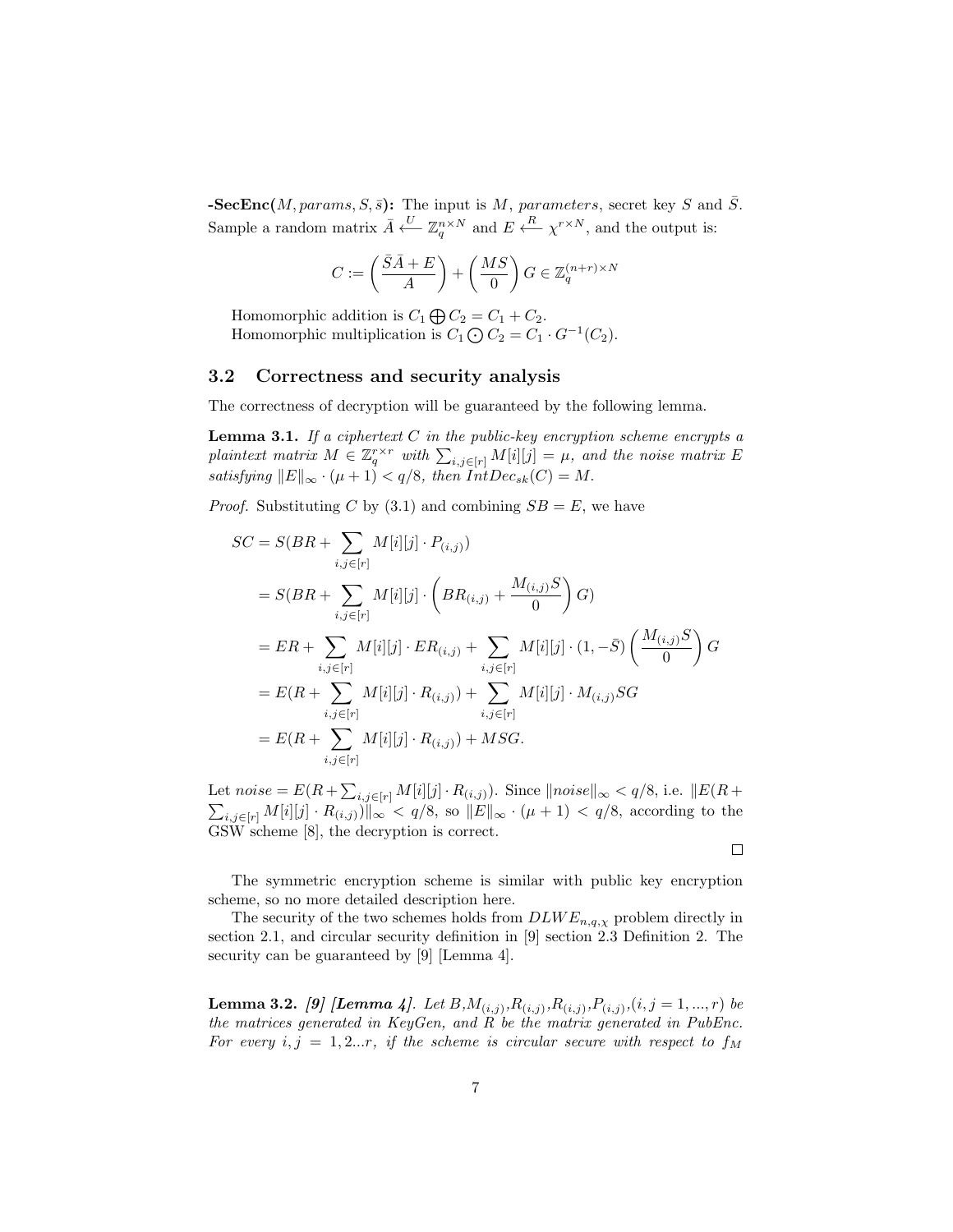and  $DLWE_{n,q,\chi}$  holds, then the joint distribution  $(B, BR_{(i,j)}, P_{(i,j)}, BR)$  is computationally indistinguishable from uniform over  $\mathbb{Z}_q^{(n+r)\times m} \times \mathbb{Z}_q^{(n+r)\times N}$  $\mathbb{Z}_q^{(n+r)\times N}\times \mathbb{Z}_q^{(n+r)\times N}.$ 

In the public-key scheme, the algorithm encrypts the bases of every element in plaintext matrix in the public key generation step. According to circular security definition in [\[9\]](#page-11-9), lake nothing to adversary, so the security of the scheme can be hold.

# 4 Implementation

We have accomplished four homomorphic encryption schemes including binary matrices public-key and symmetry encryption schemes from literature [\[9\]](#page-11-9), and integer matrices public-key and symmetry encryption schemes from section 3. We show the results of the implementation of these schemes and analyze the efficiency.

#### 4.1 Experimental platform

We implemented the schemes in python 2.7 using pycharm community 2018.1.3, and run the algorithms on on Ubuntu16.04 linux platform, with 256GB RAM and Intel Xeon(R) CPU E5-2680 v4. The parameters are chosen as follows:

| Parameter | this work |
|-----------|-----------|
| q         | $2^{15}$  |
| $\it{n}$  | 256       |
|           | 15        |
| r         | 20        |
| m         | 4140      |
| N         | 4140      |
| var       | 10        |

Table 1: Parameters selection in encryption schemes

The four schemes contain four algorithms respectively. Each algorithm runs 20 times and takes the average as the result. For an integer matrix with  $20 \times 20$ entry size, Table 2 shows the running time of binary matrices encrypion scheme, and Table 3 shows the running time of integer matrices encryption scheme.

Table 2: Running time of binary matrices encryption scheme(sec)

| Scheme Type                    | Setup   | KevGen  | enc | $\rm{dec}$    |
|--------------------------------|---------|---------|-----|---------------|
| public-key encryption          | 0.00106 | 518.049 |     | 1.636 0.00158 |
| symmetric encryption $0.00103$ |         | 0.178   |     | 1.264 0.00162 |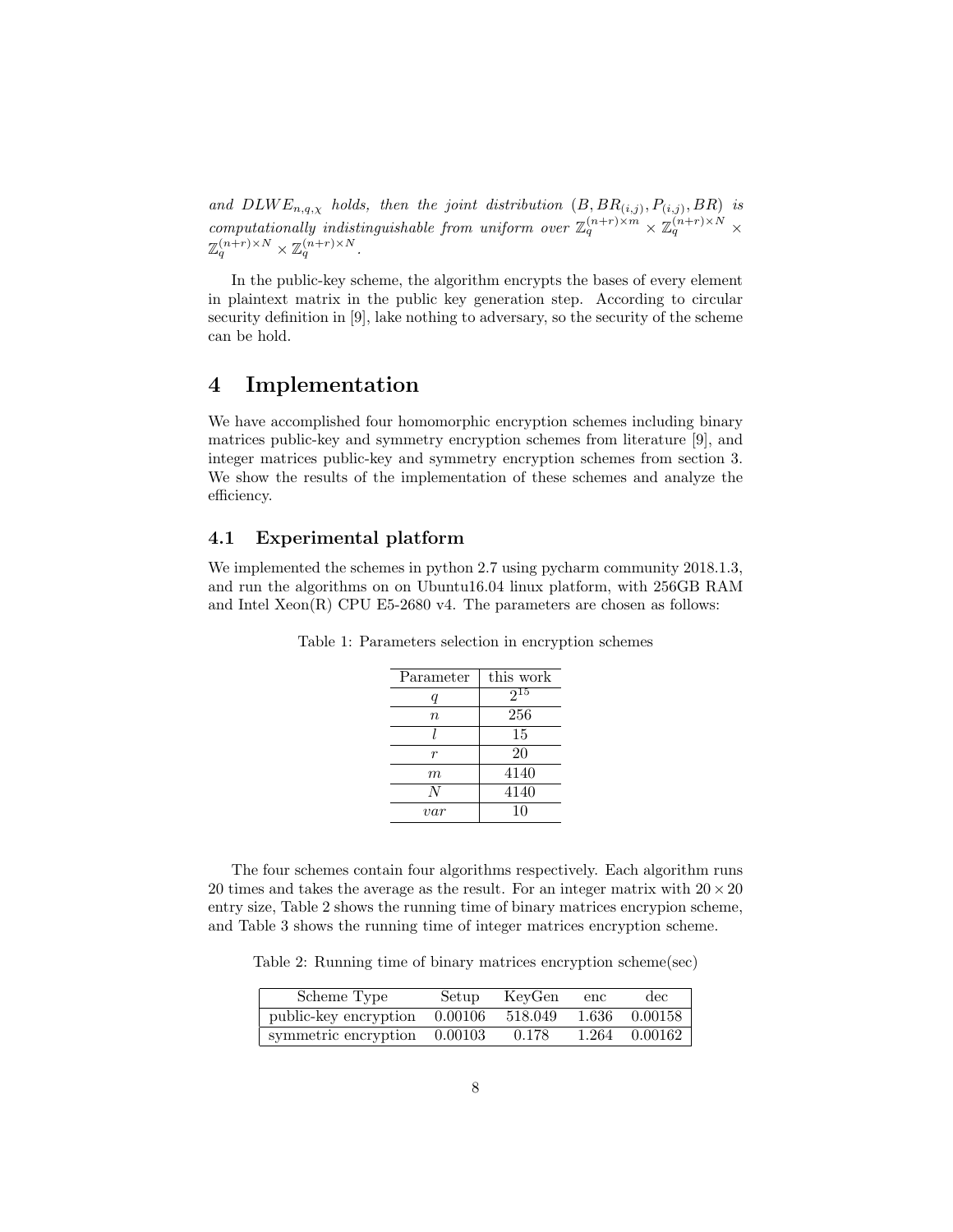Table 3: Runing time of integer matrices encryption scheme(sec)

| Scheme Type                  | Setup   | KeyGen  | enc   | dec          |
|------------------------------|---------|---------|-------|--------------|
| public-key encryption        | 0.00104 | 529.856 | 2.652 | 0.0238       |
| symmetric encryption 0.00105 |         | 0.179   |       | 1.306 0.0250 |

In the symmetirc encryption schemes, binary matrices and integer matrices almost cost the same running time in setup and KeyGen, but in enc and dec algorithm, the latter is slower than the former.

In the public-key encyption schemes, the key generation step consumes about 518sec in binary matrices and 530sec in integer matrices, it costs the most time in two types of schemes. Figure 1(b) shows in public-key integer matrices encryption scheme, how the time of key generation grows with the size of matrices increases. Besides, with the parameters selection in Table 1, we compute the space of the secret key, public key and ciphertext occupied in memory. Table 4 shows the details. We conclude that key generation takes a lot of time and space in public-key integer matrices scheme, which is a problem to research in future work.

Table 4: Key and ciphertext size (MB)

| <b>Type</b> | sksize  | pksize   | ctsize |
|-------------|---------|----------|--------|
| S17e        | 0.06317 | 5243.667 | 13.076 |

Table 5: Homomorphic operation running time in public-key integer matrices encryption scheme(sec)

| Operation      | Setup   | KeyGen  | enc   | $\rm{dec}$             | homomor eval |
|----------------|---------|---------|-------|------------------------|--------------|
| Multiplication | 0.00105 | 519.643 |       | $\pm 5.174 \pm 0.0236$ | 2.362        |
| Addition       | 0.00104 | 520.122 | 5.191 | 0.0235                 | 1.091        |

Table 5 shows the homomorphic operations time consuming in public-key integer matrices encryption scheme. For a plaintext matrices  $20 \times 20$ , the multiplication costs 2.4sec, and addition just costs 1.09sec. As the homomorphic operations are just natural matrices computations, the results confirm our theoretical analysis above. Futhermore, Figure 1(a) shows that homomorphic multiplication time grows over the size of matrices grows. We can see that for  $r = 10$ , the multiplication just takes 2.27sec and for  $r = 60$ , the time takes 3.03sec, which provides applications for homomorphic evaluations.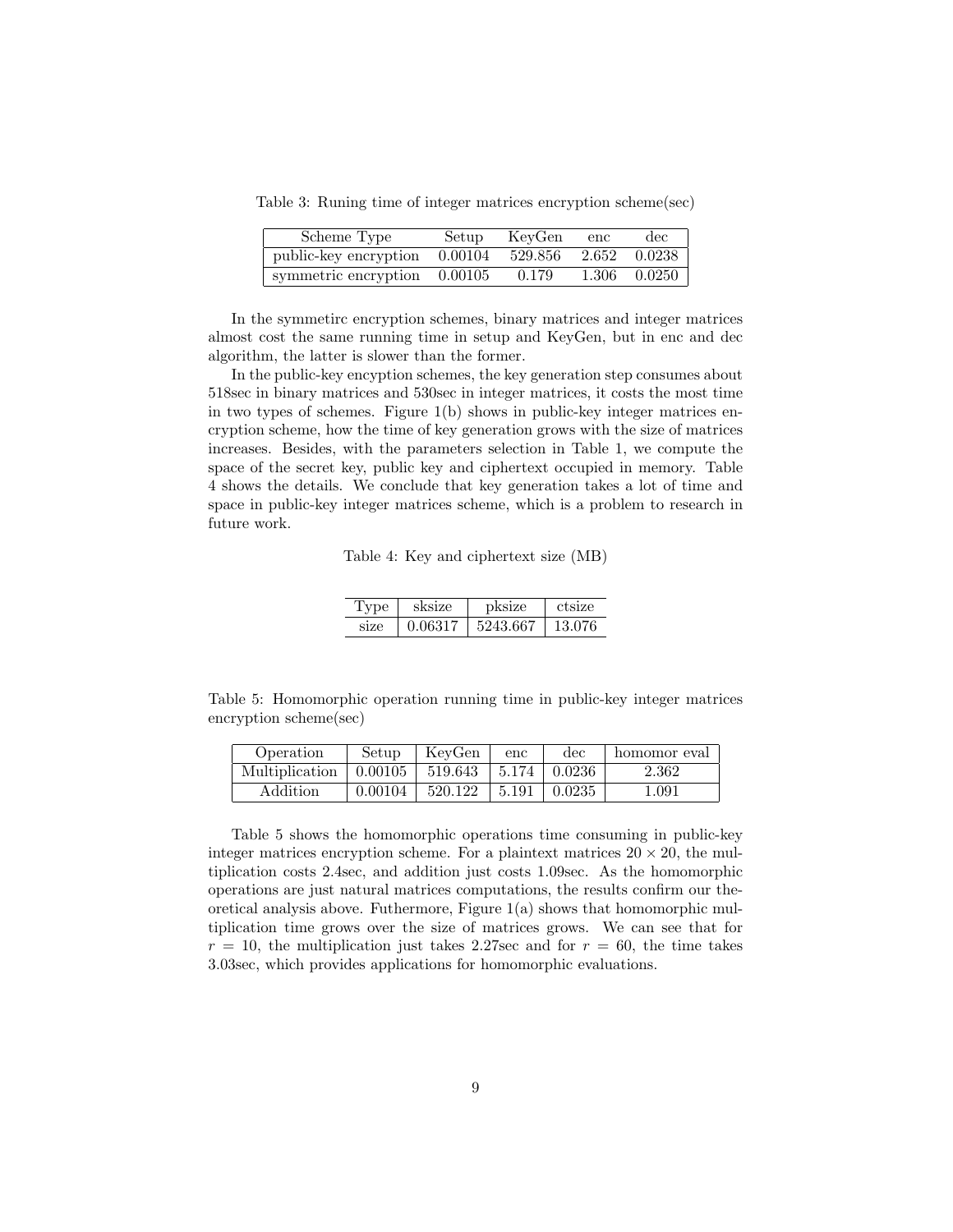

(a) Running time of Homomorphic multiplication. (b)Time of Key Generation.

Figure 1: Running time in public-key integer matrices enryption scheme(sec)

# 5 Application

Matrices encryption schemes have a lot of applications, such as graph theory. One of the application scenarios is to homomorphiclly compute the number of legth- $k$  walks between any two vertices, given an undirected graph. In graph theory, the plaintext operation to get the solution of this problem is described in [\[15\]](#page-11-11) [\[5\]](#page-11-12) through the powers of adjacent matrix. As an application, we present an algorithm using integer matrices public-key encryption in encrypted graph to homomorphiclly compute the number of walks of the length less than  $k(= 3)$ between any two vertices. The detail is in Algorithm 1.

We implement the Algorithm 1 on Ubuntu16.04 linux platform, with 320G-

Algorithm 1 Homomorphiclly compute the number of walks of the length less than  $k(= 3)$  between any two vertices

Input: an undirected graph G with  $r$  vertices

- Output: The Matrix  $\bar{A}$ , denotes the number of walks of length less than 3 between any two vertices
- 1: Create the adjacency matrix A of graph G;
- 2: Call algorithmn Setup, KeyGen in sequence;
- 3: Call algorithmn PubIntEnc to get  $E_{pk}(A)$ ;
- 4: Call homomorphic multiplication algorithmn

 $E_{pk}(A^2) = mult(E_{pk}(A), E_{pk}(A))$  and  $E_{pk}(A^3) = mult(E_{pk}(A^2), E_{pk}(A));$ 

- 5: Call homomorphic addition algorithmn  $E_{pk}(A') = add(E_{pk}(A^2), E_{pk}(A^3));$
- 6: Call algorithmn IntDec to get  $\overline{A} = IntDec(params, E_{pk}(A'), sk)$
- 7: return  $A$

B RAM and Intel Xeon(R) CPU E5-2680 v4. We set  $q = 2^{26}, n = 400, l =$  $26, var = 10$ . Table 6 shows that for different numbers of vertices, time consumption to encrypt adjacency matrix, to homomorphiclly evaluate two multi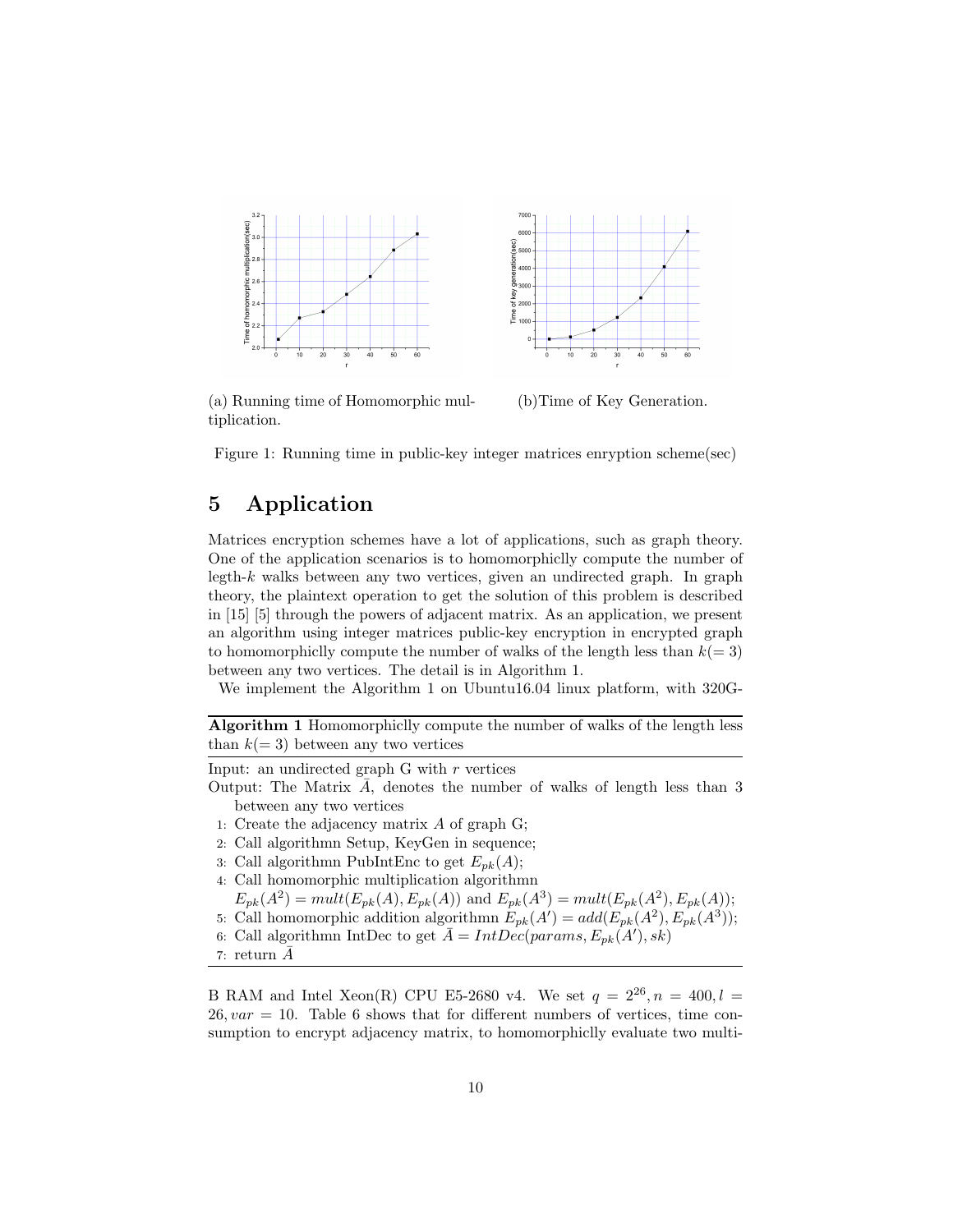plication and one addition, and to decrypt the final calculation.

| numbers of vertices | Enc     | homomor eval | IntDec  |
|---------------------|---------|--------------|---------|
|                     | 1.754   | 6.987        | 0.00413 |
| 16                  | 2.916   | 7.571        | 0.0185  |
| 32                  | 7.263   | 8.098        | 0.0654  |
| 64                  | 32.102  | 9.898        | 0.288   |
| 128                 | 201.086 | 14.439       | 1.199   |

Table 6: Running time of Algorithm 1(sec)

Furthermore, integer matrices encryption scheme can also be applied to social networks, where any two people in the survey can be known through several people in the ciphertext domain.

# 6 Conclusion

In this paper, we extend binary matrices encryption schemes to integer matrices for improving the efficiency of encryption algorithm with homomorphic operations. We prove the correctness and analyze the security of the schemes, and implement four encryption schemes to show the efficiency of the schemes. Finally, as an application, we design an algorithm to solve a encryped graph theory problem.

The future work has three aspects: reducing the cost of space and time in key generation to improve the efficiency of the public-key encryption scheme; Analyzing the growth of noise to make the scheme fully homomorphic; Designing specific application scenarios using the matrices encryption schemes to make homomorphic encryption more practical.

# References

- <span id="page-10-2"></span>[1] J. Alperinsheriff and C. Peikert. Faster bootstrapping with polynomial error. International Cryptology Conference, 2014:297–314, 2014.
- <span id="page-10-1"></span>[2] Z. Brakerski. Fully Homomorphic Encryption without Modulus Switching from Classical GapSVP. In CRYPTO 2012, Univ Calif Santa Barbara, Santa Barbara, CA, pages 868–886, 2012.
- <span id="page-10-0"></span>[3] Z. Brakerski, C. Gentry, and V. Vaikuntanathan. (leveled) Fully Homomorphic Encryption without Bootstrapping. ACM Transactions on Computation Theory, 6(3):1–36, 2014.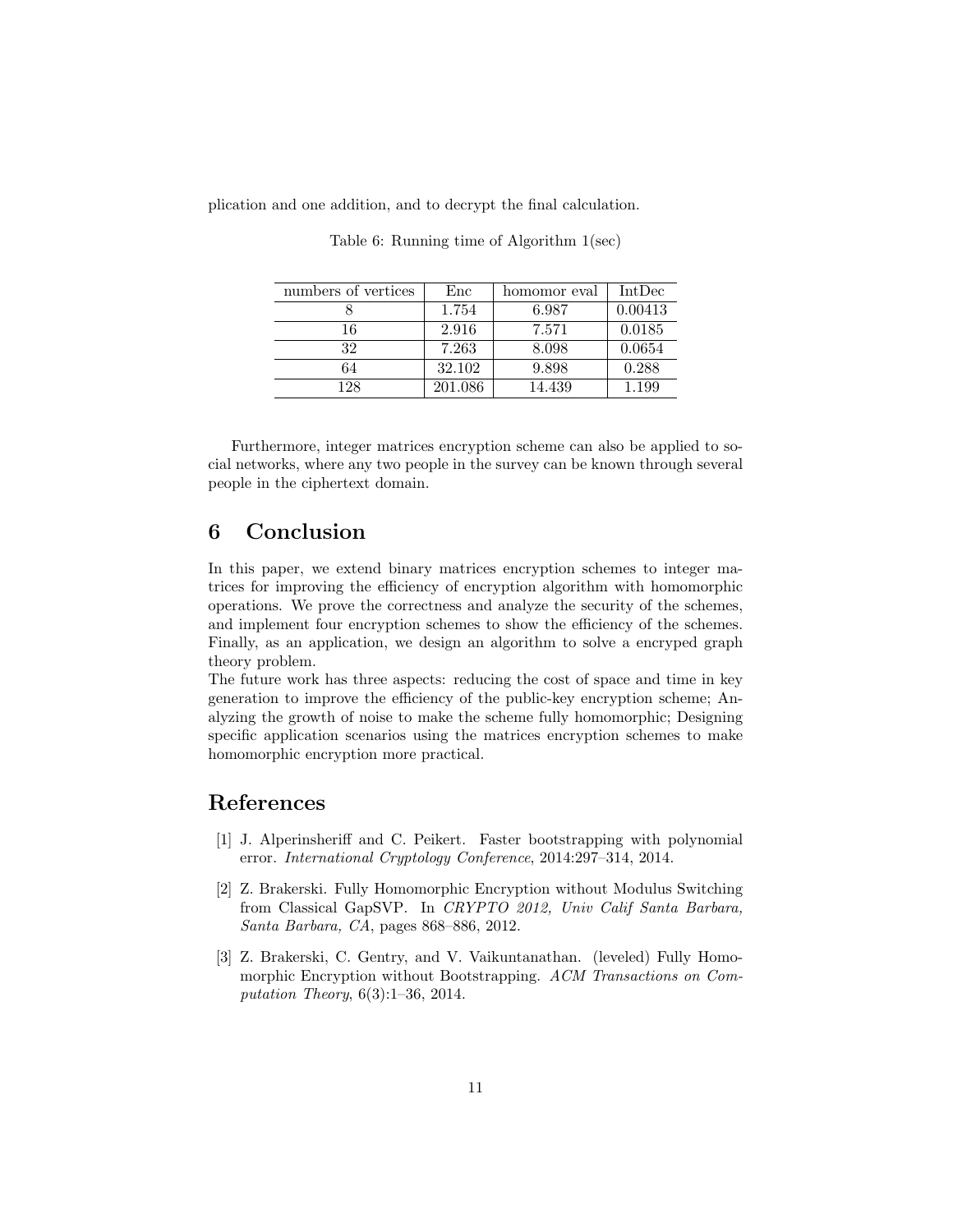- <span id="page-11-6"></span>[4] Z. Brakerski and V. Vaikuntanathan. Efficient Fully Homomorphic Encryption from (Standard) LWE. In FOCS 2011, Palm Springs, CA, Foundations of Computer Science, pages 97–106, 2011.
- <span id="page-11-12"></span>[5] A. Duncan. Powers of the adjacency matrix and the walk matrix. The Collection, pages 9, 4–11, 2004.
- <span id="page-11-5"></span>[6] Gentry and Craig. Fully homomorphic encryption using ideal lattices. Stoc, 9(4):169–178, 2009.
- <span id="page-11-4"></span>[7] C. Gentry. A fully homomorphic encryption scheme. Stanford University, 2009.
- <span id="page-11-7"></span>[8] C. Gentry, A. Sahai, and B. Waters. Homomorphic Encryption from Learning with Errors: Conceptually-Simpler, Asymptotically-Faster, Attribute-Based. In CRYPTO 2013, Univ Calif Santa Barbara, Santa Barbara, CA, pages 75–92, 2013.
- <span id="page-11-9"></span>[9] R. Hiromasa, M. Abe, and T. Okamoto. Packing Messages and Optimizing Bootstrapping in GSW-FHE. In PKC 2015, Gaithersburg, MD, Lecture Notes in Computer Science, pages 699–715, 2015.
- <span id="page-11-8"></span>[10] A. Khedr, G. Gulak, and V. Vaikuntanathan. SHIELD: Scalable Homomorphic Implementation of Encrypted Data-Classifiers. IEEE TRANSAC-TIONS ON COMPUTERS, 65(9):2848–2858, 2016.
- <span id="page-11-2"></span>[11] J. Liu, N. Asokan, and B. Pinkas. Secure Deduplication of Encrypted Data without Additional Independent Servers. In ACM SIGSAC Conference on Computer and Communications Security (CCS), Denver,CO,, pages 874– 885, 2015.
- <span id="page-11-1"></span>[12] M. Naehrig, K. Lauter, and V. Vaikuntanathan. Can homomorphic encryption be practical? In CCSW 2011, ACM Cloud Computing Security Workshop, Chicago,USA, pages 113–124, 2011.
- <span id="page-11-10"></span>[13] O. Regev. On Lattices, Learning with Errors, Random Linear Codes, and Cryptography. JOURNAL OF THE ACM, 56(6):1–40, 2009.
- <span id="page-11-3"></span>[14] R. L. Rivest, L. Adleman, and M. L. Dertouzos. On data banks and privacy homomorphisms. Foundations of Secure Computation, pages 169–179, 1978.
- <span id="page-11-11"></span>[15] D. B. West. Introduction to graph theory, 2nd edition. Prentice-Hall Inc, 1996.
- <span id="page-11-0"></span>[16] G. Xu, Y. Ren, H. Li, D. Liu, Y. Dai, and K. Yang. CryptMDB: A practical encrypted MongoDB over big data. In IEEE International Conference on Communications, pages 1–6, 2017.